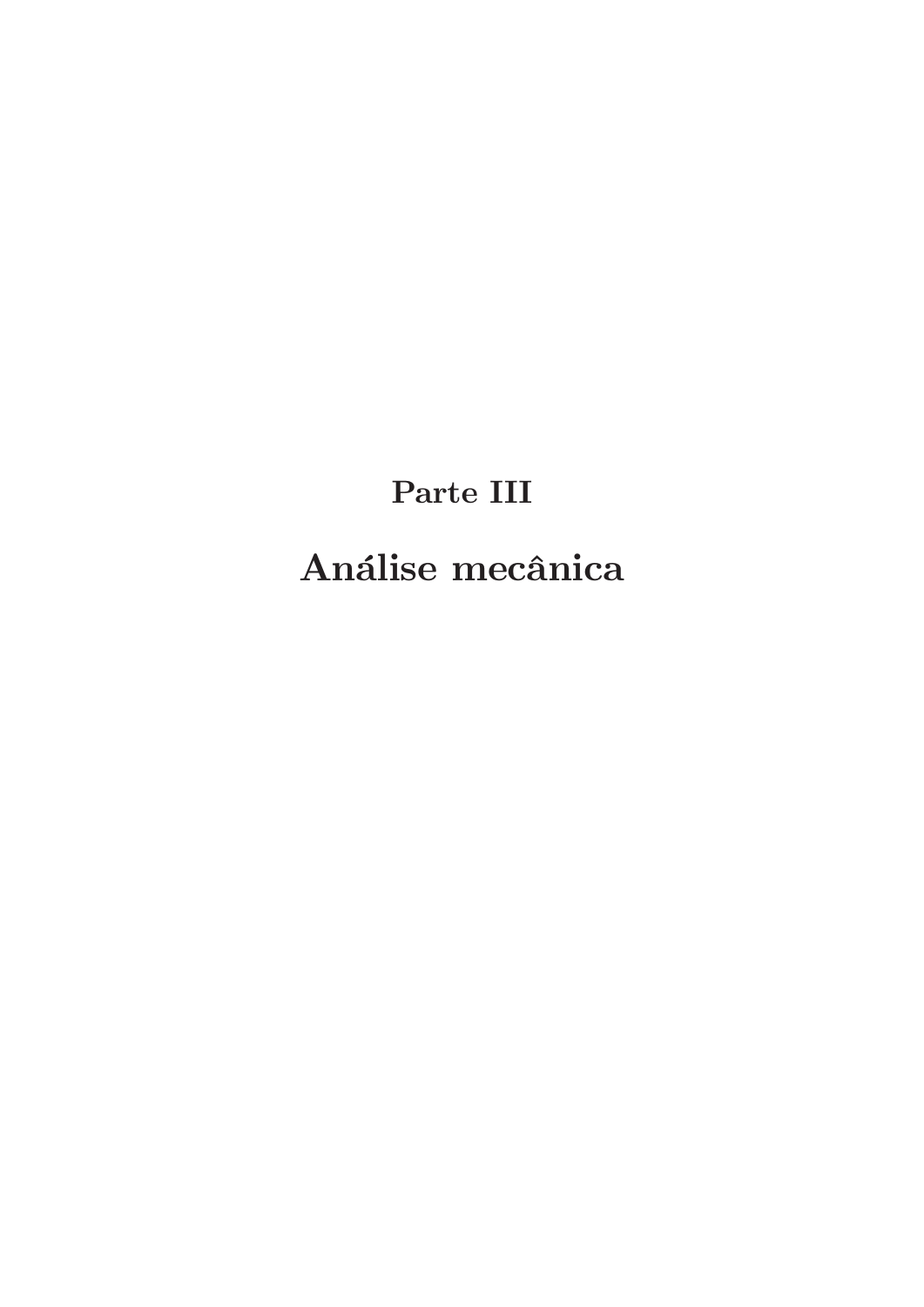# Capítulo 15

# Modelo de placas

### 15.1 Formulação de placas de Mindlin-Reissner

Uma placa pode ser caracterizada como uma estrutura plana que possui uma dimensão muito pequena em relação às outras duas dimensões (Figura 15.1). Em estruturas mecânicas e civís surgem em tampas, nervuras, reforços, paineis, paredes de tanques e reservatórios, lages de prédios, e uma infinidade de outras situações. O seu comportamento mecânico é algo similar ao de vigas, no sentido que a placa estrutural suporta, tipicamente, esforços de flexão. Nesse capítulo será vista uma das teorias de placa, em forma diferencial, e em seguida é aplicado o método de elementos finitos para a obtenção de soluções aproximadas. Aqui será vista apenas a teoria para comportamento elástico-linear (pequenos deslocamentos e deformações) de materiais isotrópicos. As teorias e das aplicações do MEF para placas de materiais compostos podem ser vistas em Mendonça [72].



Figura 15.1: Elemento estrutural do tipo placa.

Utiliza-se um sistema cartesiano de referência  $(x, y, z)$ . Matematicamente, a placa define o domínio do problema, V, que é denotado da seguinte maneira [50]

$$
V = \left\{ (x, y, z) \in R^3 \mid z \in \left[ -\frac{H}{2}, \frac{H}{2} \right], (x, y) \in \Omega \subset R^2 \right\},\tag{15.1}
$$

sendo  $\Omega$  a projeção do domínio V sobre a superfície de referência e H a espessura da placa. Dessa definição observa-se que os eixos  $x \in y$ , e a origem do eixo z, são posicionados sobre a superfície de referência, que se localiza na posição intermediária da espessura.

O desenvolvimento de uma teoria de placa, com as características de uma teoria que permitisse obter aproximações para o comportamento do corpo tridimensional através de um modelo bidimensional foi desenvolvida por Sophie Germaine, uma matemática teórica francesa, durante a primeira parte do século 19. O modelo tornou-se famoso com os trabalhos de Kirchhoff e sua publicação em 1850, a quem foi atribuido o nome do modelo. Posteriormente as hipóteses foram estendidas a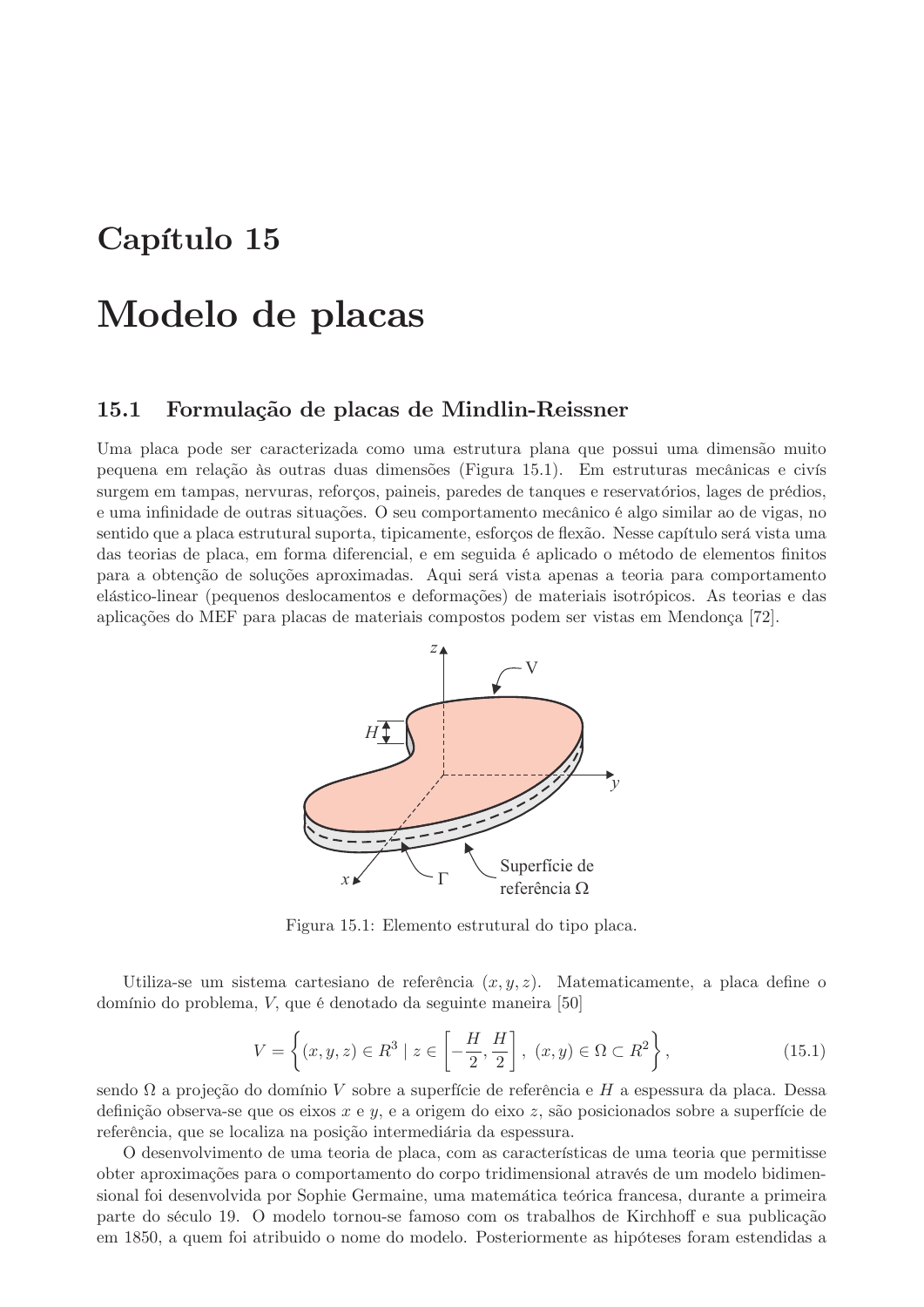cascas delgadas por Love, gerando o modelo de Kirchhoff-Love para cascas.

O modelo bidimensional, é baseado nas seguintes hipóteses *ad-hoc*:

- A placa é considerada fina;
- · As deflexões da placa são pequenas, comparadas com sua espessura;
- A tensão normal transversal é desprezivel  $(\sigma_z = 0)$ ;
- Os segmentos normais à superfície de referência indeformada da placa permanecem normais à superfície de referência deformada e não sofrem variação de comprimento. Dessa forma a deformação normal transversal é nula ( $\varepsilon_z = 0$ ).

Essas hipóteses limitam a aplicação da teoria somente à placas finas, uma vez que através da imposição da não rotação das normais em relação à rotação da superfície de referência, os efeitos da deformação transversal são negligenciados. Esta teoria é denominada teoria clássica de placas, teoria de placa delgada ou teoria de placa de Kirchhoff.

Um modelo mais sofisticado, proposto por Reissner em 1945 e 1947 e por Mindlin em 1951 [74]. considera a influência da deformação cisalhante transversal, possibilitando a utilização desta teoria à placas moderadamente espessas. Esse modelo é baseado nas mesmas hipóteses de Kirchhoff, porém com a seguinte diferença:

• Os segmentos normais à superfície de referência indeformada da placa permanecem retas mas não necessariamente normais à superfície de referência deformada e, também, não sofrem variação de comprimento ( $\varepsilon_z = 0$ ).

Esta teoria é conhecida como teoria de Reissner-Mindlin ou teoria de placas semiespessas. Observe que as hipóteses das duas teorias são bastante similares às suas contrapartidas em vigas, nas teorias de Euler-Bernoulli de vigas delgadas e de Timoshenko para vigas semi-espessas.



Figura 15.2: Deformação em modelo de placa de Reissner-Mindlin.

A Figura 15.2 ilustra as relações cinemáticas nos modelos de Kirchhoff e de Mindlin. Consideramos um ponto arbitrário P, de cota z. Com o carregamento aplicado, esse ponto desloca-se para a posição p. Seu deslocamento numa das duas direções coplanares, x, por exemplo, é  $u_x(x, y, z)$ . Essa componente é decomposta numa parcela  $u^o(x, y)$ , associada ao ponto Q na superfície de referência, de coordenadas  $(x, y)$ . Outra parcela de  $u_x$ , relativa  $u^o$ , é associada à rotação do segmento normal AB. Pela hipótese de Mindlin, a rotação desse segmento em torno do eixo  $y \in \theta_x(x, y)$ . Então,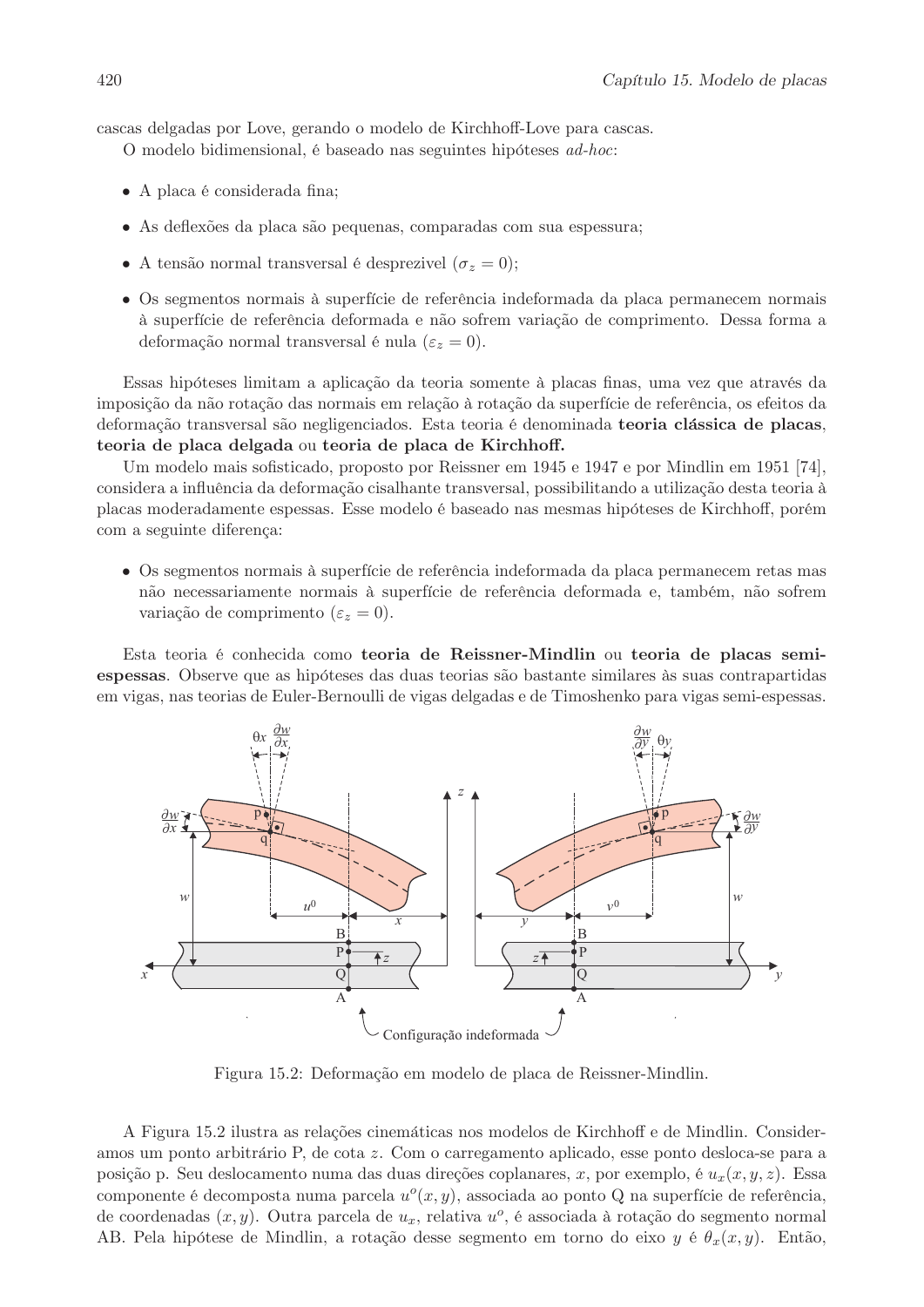sejam relacionados às respectivas componentes de deformação de forma desacoplada. As relações constitutivas isotrópicas do material para o estado plano de tensões são tomadas de  $(4.32)$  e para o cisalhamento transversal são utilizadas as equações gerais (4.15):

$$
\begin{Bmatrix}\n\sigma_{xx} \\
\sigma_{yy} \\
\sigma_{xy}\n\end{Bmatrix} = \underbrace{\frac{E}{(1-\nu^2)} \begin{bmatrix}\n1 & \nu & 0 \\
\nu & 1 & 0 \\
0 & 0 & \frac{1-\nu}{2}\n\end{bmatrix}}_{\mathbf{C}^f} \begin{Bmatrix}\n\varepsilon_{xx} \\
\varepsilon_{yy} \\
\gamma_{xy}\n\end{Bmatrix}}_{\mathbf{\sigma}_c},
$$
\n
$$
\begin{Bmatrix}\n\sigma_{yz} \\
\sigma_{xz}\n\end{Bmatrix} = \underbrace{G \begin{bmatrix}\n1 & 0 \\
0 & 1\n\end{bmatrix} \begin{Bmatrix}\n\gamma_{yz} \\
\gamma_{xz}\n\end{Bmatrix}}_{\mathbf{C}^c},
$$
\n(15.11)

ou ainda como

$$
\boldsymbol{\sigma} = \mathbf{C}^f \boldsymbol{\varepsilon}_f = z \mathbf{C}^f \boldsymbol{\kappa} \qquad \mathbf{e} \qquad \boldsymbol{\sigma}_c = \mathbf{C}^c \boldsymbol{\gamma}, \tag{15.12}
$$

onde  $\sigma$  são as tensões devidas à flexão, coplanares e  $\sigma_c$  as tensões devidas ao cisalhamento transversal. C<sup>f</sup> é a matriz constitutiva do material em estado plano de tensões, (a mesma usada no Capítulo 8), representando agora a rigidez coplanar na flexão da placa e C<sup>c</sup> a matriz constitutiva do material associada à rigidez de cisalhamento transversal.

#### 15.1.1 Tensões resultantes

Os esforços internos de placa (ou tensões resultantes) são definidos em termos das componentes de tensão por

$$
\begin{cases}\nM_x = \int_{-H/2}^{H/2} z \sigma_{xx} \, dz, \\
M_y = \int_{-H/2}^{H/2} z \sigma_{yy} \, dz, \\
M_{xy} = \int_{-H/2}^{H/2} z \sigma_{xy} \, dz,\n\end{cases}\n\qquad e\n\begin{cases}\nQ_{xz} = \int_{-H/2}^{H/2} \sigma_{xz} \, dz \\
Q_{yz} = \int_{-H/2}^{H/2} \sigma_{yz} \, dz\n\end{cases}
$$
\n(15.13)

Nota-se que estes esforços são definidos por unidade de comprimento medido ao longo da superfície de referência, e variam apenas sobre ela, isto é,  $M_x = M_x(x, y)$ ,  $M_y = M_y(x, y)$  etc.  $M_x$  e  $M_y$ são momentos fletores e  $M_{xy}$  é um momento torçor. São momentos distribuídos por unidade de comprimento, com unidades de força, isto é, dado em [Nm/m]. Os esforços cortantes  $Q_{xz}$ e  $Q_{uz}$  são forças transversais por unidade de comprimento, com unidades de N/m. A convenção de sinais adotada para tensões resultantes da placa de Reissner-Mindlin, definidos acima, pode ser vista na Figura 15.4

As equações (15.13), em forma matricial, tomam a forma

$$
\begin{Bmatrix}\nM_x \\
M_y \\
M_{xy}\n\end{Bmatrix} = \int_{-H/2}^{H/2} \begin{Bmatrix}\n\sigma_{xx} \\
\sigma_{yy} \\
\sigma_{xy}\n\end{Bmatrix} z \, dz, \qquad e \qquad \begin{Bmatrix}\nQ_{yz} \\
Q_{xz}\n\end{Bmatrix} = \int_{-H/2}^{H/2} \begin{Bmatrix}\n\sigma_{yz} \\
\sigma_{xz}\n\end{Bmatrix} dz, \qquad (15.14)
$$

ou ainda

$$
\mathbf{M} = \int_{-H/2}^{H/2} z \boldsymbol{\sigma} \ dz \qquad \text{e} \qquad \mathbf{Q}_c = \int_{-H/2}^{H/2} \boldsymbol{\sigma}_c \ dz, \tag{15.15}
$$

nas quais  $M e Q_c$  são respectivamente os momentos resultantes e os esforços cortantes resultantes. Adicionalmente aos momentos e cortantes, uma placa pode estar submetida a esforços coplanares,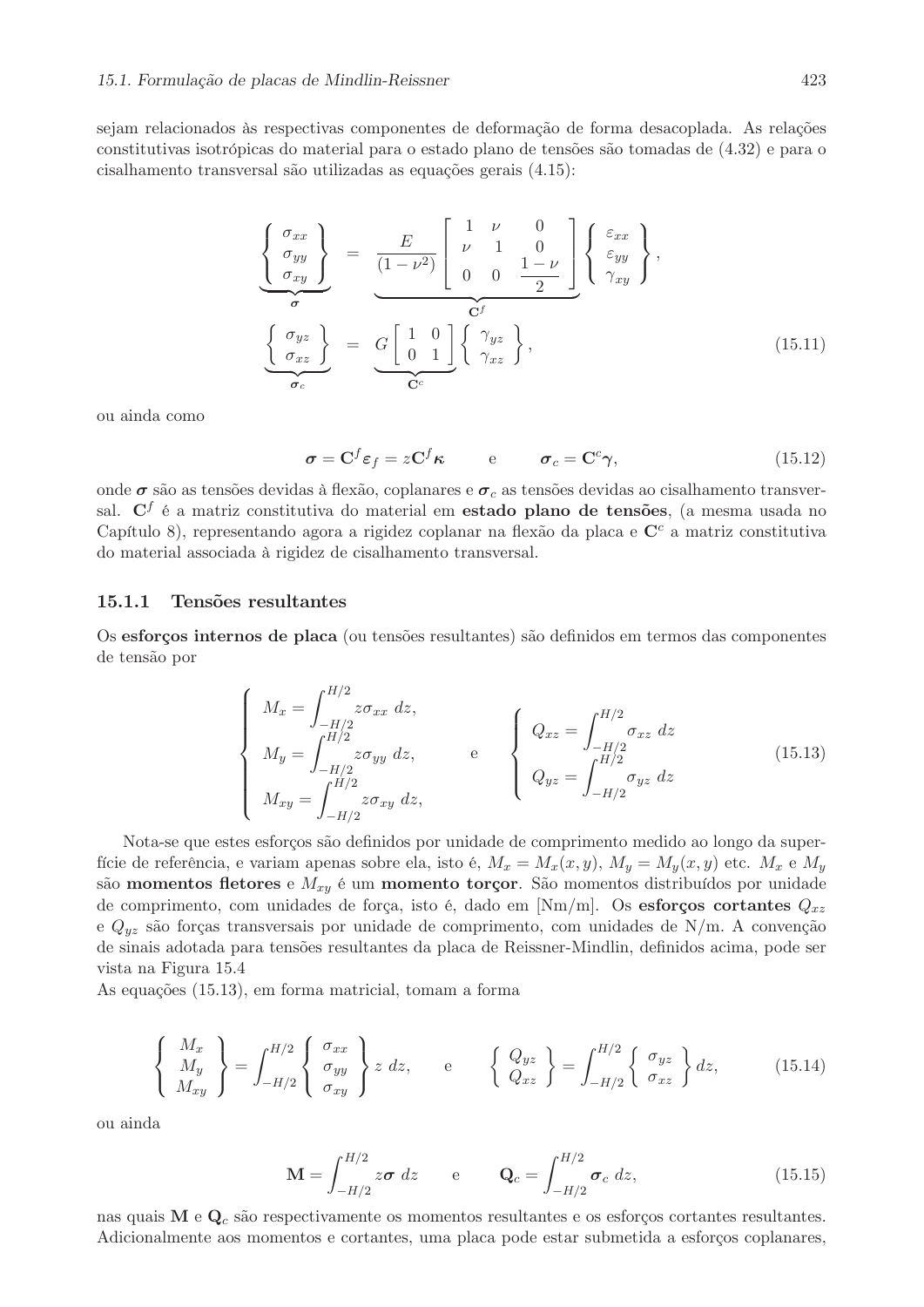em  $\forall (x, y) \in \Gamma_f$ 

$$
Q_n = \check{Q}_n, \quad X_m = \check{X}_m, \quad Y_m = \check{Y}_m,
$$
\n(15.20)

onde

$$
Q_n = Q_x n_x + Q_y n_y, \qquad X_m = M_x n_x + M_{yx} n_y, \qquad Y_m = M_{xy} n_x + M_y n_y.
$$
 (15.21)

Os valores em barra são valores conhecidos, e $\mathcal{Q}_n,$ <br/> $X_m$ e  $Y_m$ são esforços cortante e de momentos numa região curva de contorno onde n é o vetor unitário com componentes  $(n_x, n_y)$ , como ilustrado na Figura 15.5.



Figura 15.5: Ilustração dos esforços normais e cortantes no contorno da placa em (b) e de momentos  $em(c).$ 

## Princípio dos trabalhos virtuais em placas 15.2

Para formular o equilíbrio da placa sob carregamento externo aplica-se, inicialmente, o PTV em sua forma geral, como foi definido para um corpo de geometria arbitrária, na eq. (8.12). Separando a integração no volume em uma integração na superfície de referência  $\Omega$  e outra na espessura, tem-se a equação associada ao PTV na forma

$$
\int_{\Omega} \int_{-H/2}^{H/2} \boldsymbol{\sigma}(\mathbf{u}) \cdot \boldsymbol{\varepsilon}_{f}(\hat{\mathbf{u}}_{p}) dz d\Omega + \int_{\Omega} \int_{-H/2}^{H/2} \boldsymbol{\sigma}_{c}(\mathbf{u}) \cdot \boldsymbol{\gamma}(\hat{\mathbf{u}}) dz d\Omega \qquad (15.22)
$$

$$
= \int_{\Omega} \left[ q\hat{w} + m_{x}\theta_{x} + m_{y}\theta_{y} \right] d\Omega + \int_{\Gamma} \left[ Q_{n}\hat{w} + X_{m}\theta_{x} + Y_{m}\theta_{y} \right] d\Gamma
$$

Substituindo as tensões em termos das deformações com o uso da relação constitutiva eq. (15.12). obtém-se

$$
\int_{\Omega} \int_{-H/2}^{H/2} z^2 \mathbf{C}^f \kappa(\mathbf{u}) \cdot \kappa(\hat{\mathbf{u}}) dz d\Omega + \int_{\Omega} \int_{-H/2}^{H/2} \mathbf{C}^c \gamma(\mathbf{u}) \cdot \gamma(\hat{\mathbf{u}}) dz d\Omega
$$
\n
$$
= \int_{\Omega} \mathbf{b} \cdot \hat{\mathbf{u}} d\Omega + \int_{\Gamma} \mathbf{t} \cdot \hat{\mathbf{u}} d\Gamma, \qquad (15.23)
$$

onde são definidos:

- 1.  $\mathbf{u} = \{w(x, y), \theta_x(x, y), \theta_y(x, y)\}^T$ , o vetor de deslocamentos,
- 2.  $\mathbf{b} = \{q, m_x, m_y\}^T$ , o vetor de forças e momentos na superfície de referência;
- 3.  $\mathbf{t} = \{Q_n, X_m, Y_m\}^T$ , o vetor de forças e momentos no contorno e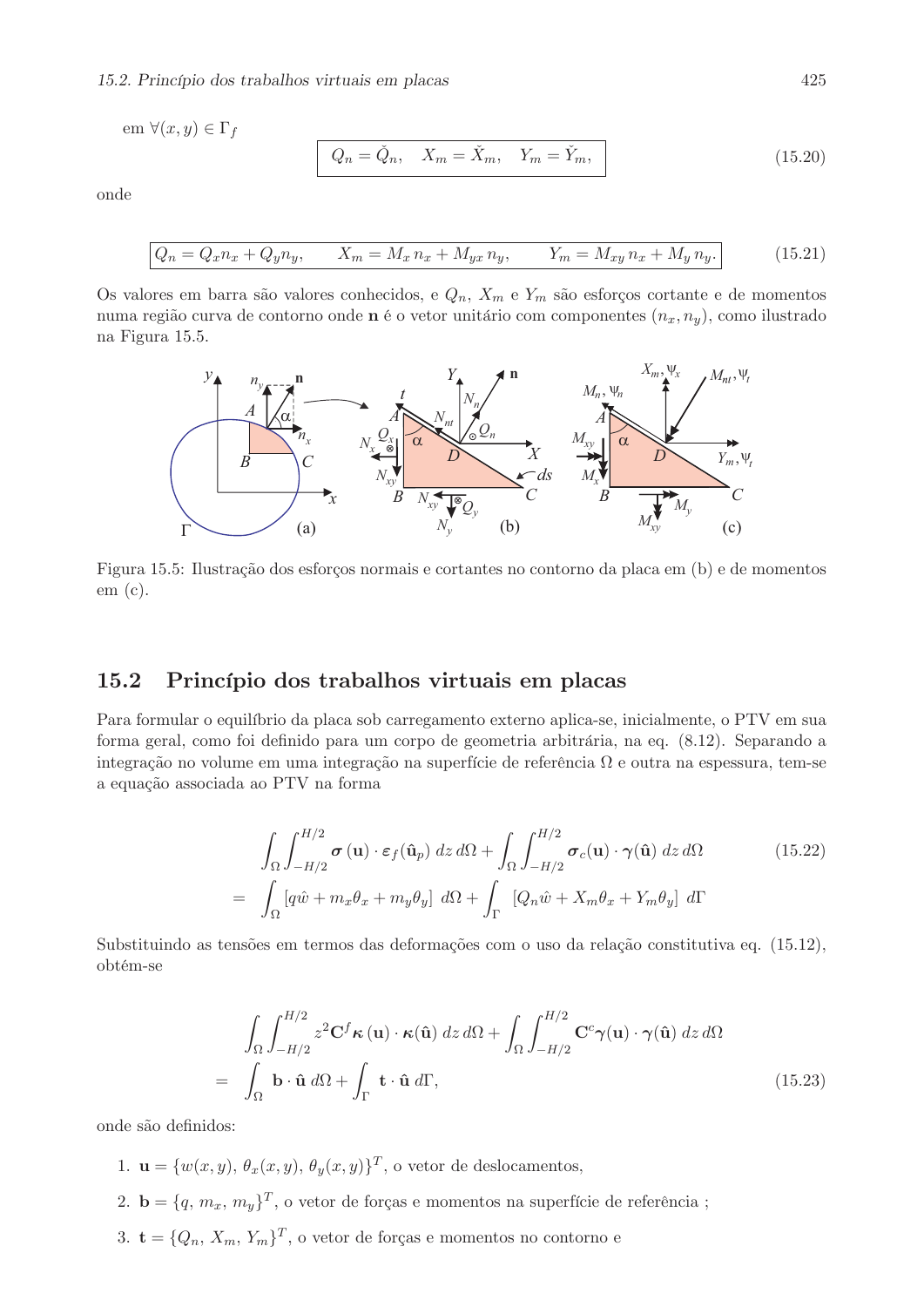4.  $\hat{\mathbf{u}} = {\hat{w}(x, y), \hat{\theta}_x(x, y), \hat{\theta}_y(x, y)}^T$ , as funções de deslocamento virtuais (funções peso).

Como todos os termos nos integrandos em (15.23) independem de z, exceto pelo termo em  $z^2$ , a integração resulta em

$$
\int_{\Omega} \mathbf{D}\kappa(\mathbf{u}) \cdot \kappa(\hat{\mathbf{u}}) \, d\Omega + \int_{\Omega} \mathbf{D}_c \gamma(\mathbf{u}) \cdot \gamma(\hat{\mathbf{u}}) \, d\Omega = \int_{\Omega} \mathbf{b} \cdot \hat{\mathbf{u}} \, d\Omega + \int_{\Gamma} \mathbf{t} \cdot \hat{\mathbf{u}} \, d\Gamma \tag{15.24}
$$

onde as matrizes  $D e D_c$  são aquelas definidas em (15.19) quando da definição dos esforços. A condição (15.24) deve ser satisfeita para quaisquer funções virtuais  $\hat{w}(x, y)$ ,  $\theta_x(x, y)$ ,  $\theta_y(x, y)$  que sejam contínuas e satisfaçam a condição de contorno homogênea na parcela do contorno onde existem condições prescritas  $(\Gamma_u)$ , isto é, as funções virtuais devem pertencer ao conjunto das variações  $Var$ , definido por

$$
Var = \left\{ \hat{g}(\mathbf{x}) \in C^{0}(\Omega) \text{ tal que } \hat{g}(\mathbf{x}) = 0, \qquad \forall \mathbf{x} \in \Gamma_{u} \right\}
$$
 (15.25)

Note então que, como é exigido que  $\hat{\mathbf{u}} = \mathbf{0}$  em  $\Gamma_u$ , a integral de contorno à direita de (15.24) é não nula apenas na região  $\Gamma_f$ , onde  $\mathbf{t} = \tilde{\mathbf{t}}$ , isto é,  $\mathbf{t}$  é conhecido, igual aos valores impostos  $\{Q_n, X_m, \}$  $\tilde{Y}_m$ <sup>T</sup>. (A parcela da integral em  $\Gamma_u$  é nula).

### 15.3 Elementos finitos de placas

Consideramos um elemento finito genérico e definido pelo domínio  $\Omega^e$ . Para um ponto  $(x, y)$  $\Omega^e$  a função vetorial de deslocamentos é  $\mathbf{u}^e(x, y)$ , onde  $\mathbf{u}^e \equiv \{w, \theta_x, \theta_y\}^T$ . Essa função pode ser aproximada em termos de deslocamentos nodais U<sup>e</sup>, mediante a definição de uma base de funções de aproximação, da seguinte maneira

$$
\mathbf{u}^e(x,y) = \mathbf{N}^e(x,y)\mathbf{U}^e \qquad e \qquad \mathbf{\hat{u}}^e(x,y) = \mathbf{N}^e(x,y)\mathbf{\hat{U}}^e, \tag{15.26}
$$

onde  $N^{e}(x, y)$  é uma matriz de funções de aproximação no elemento e  $U^{e}$  e  $\hat{U}^{e}$  são os vetores de parâmetros nodais físicos e virtuais respectivamente, dados por

$$
\mathbf{N}^{e}(x,y) = \begin{bmatrix} 0 & 0 & \psi_{1} & \cdots & 0 & 0 & \psi_{N_{ne}} \\ \psi_{1} & 0 & 0 & \cdots & \psi_{N_{ne}} & 0 & 0 \\ 0 & \psi_{1} & 0 & \cdots & \psi_{N_{ne}} & 0 \end{bmatrix},
$$
  
\n
$$
\mathbf{U}^{e} = \begin{bmatrix} \theta_{x1} & \theta_{y1} & w1 & \cdots & \theta_{xN_{ne}} & \theta_{yN_{ne}} & w_{N_{ne}} \end{bmatrix}^{T},
$$
  
\n
$$
\mathbf{\hat{U}}^{e} = \begin{bmatrix} \hat{\theta}_{x1} & \hat{\theta}_{y1} & \hat{w}_{1} & \cdots & \hat{\theta}_{xN_{ne}} & \hat{\theta}_{yN_{ne}} & \hat{w}_{N_{ne}} \end{bmatrix}^{T}.
$$
 (15.27)

 $N_{ne}$  é o número de nós do elmento).  $\psi_{no}$ ,  $no = 1,...,N_{ne}$ , são as funções de aproximação locais do elemento.

> Adicionalmente, os valores nodais de rotação nodais foram definidos de forma a que ambos,  $\theta_{xno}$  e  $\theta_{yno}$  num certo nó no, sejam orientados nas direções positivas dos eixos  $x$  e  $y$ , respectivamente. Dessa forma,  $\theta_{xno} = -\theta_y$  e  $\theta_{yno} = \theta_x$  como ilustrado no elemento e da Figura 15.3b.

Para o modelo completo, a aproximação dos deslocamentos é feita por  $\mathbf{u}(x,y) = \mathbf{N}(x,y)\mathbf{U}$ ,  $\forall (x, y) \in \Omega$ , onde U contém todos os deslocamentos nodais da malha, e  $N(x, y)$  é formado pelas funções de aproximação globais  $\varphi_{no}$ , que por sua vez são formadas pelas funções locais  $\psi_{no}$ . Essa base de funções de aproximação globais deve possuir continuidade  $C^0(\Omega)$ , isto é, deve haver continuidade das funções globais  $\varphi_{no}$  nas interfaces entre elementos, mas não é necessário haver continuidade em suas derivadas, dado que os deslocamentos e rotações da placa de Reissner-Mindlin são aproximadas independentemente. Isto é diferente da teoria de Kirchhoff, que exige continuidade  $C<sup>1</sup>$  das funções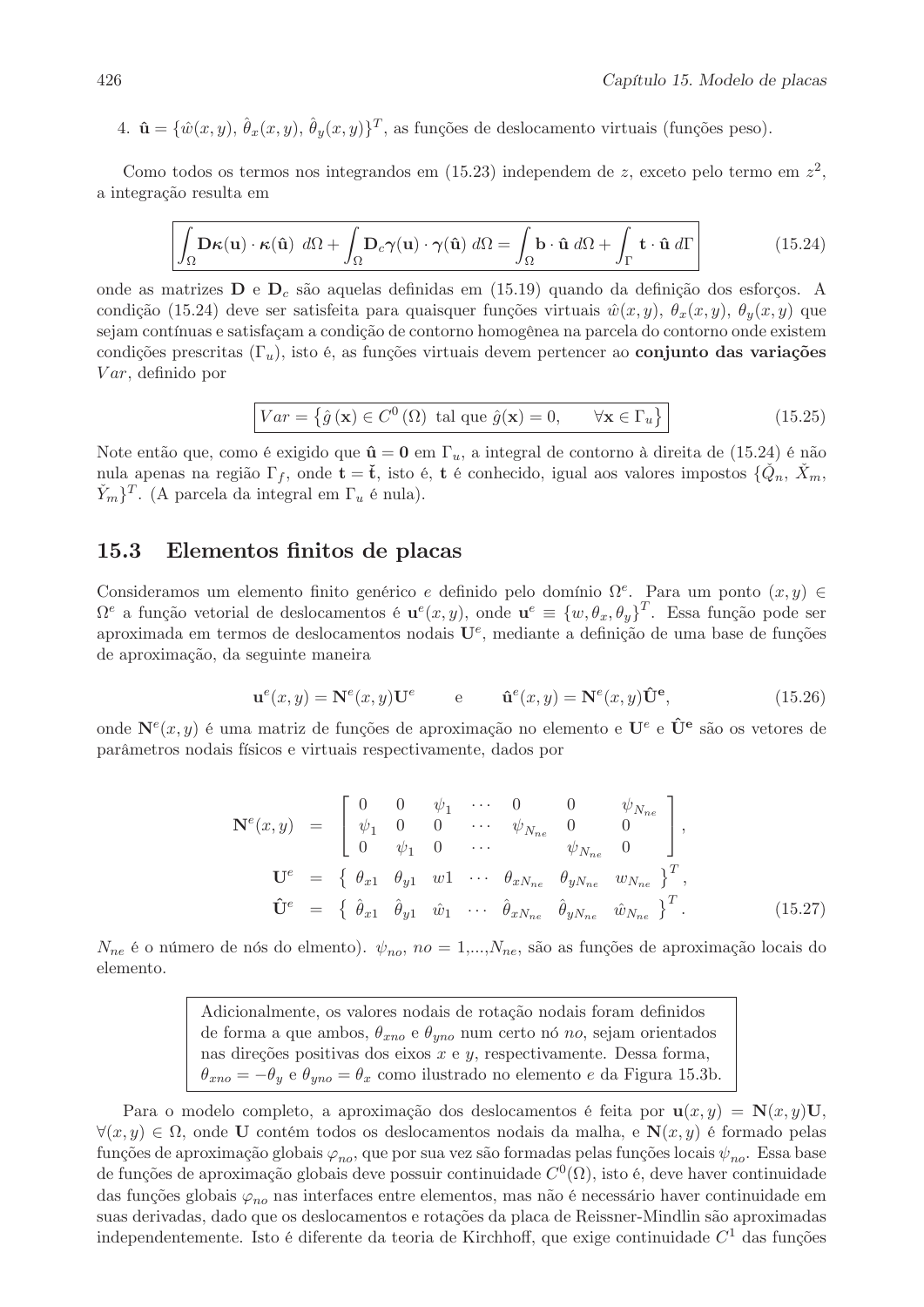$$
\mathbf{K}^{e} = \int_{\Omega^{e}} (\mathbf{B}_{f}^{eT} \mathbf{D}^{e} \mathbf{B}_{f}^{e} + \mathbf{B}_{c}^{eT} \mathbf{D}_{c}^{e} \mathbf{B}_{c}^{e}) \det \mathbf{J}^{e} dr ds,
$$
  
\n
$$
\mathbf{F}^{e} = \int_{\Omega^{e}} \mathbf{N}^{eT} \mathbf{b}^{e} \det \mathbf{J}^{e} dr ds + \int_{\Gamma^{e} \cap \Gamma_{f}} \mathbf{N}^{eT} \mathbf{t}^{e} \det \mathbf{J}_{\Gamma}^{e} dr ds.
$$
 (15.38)

Essas integrais são avaliadas numericamente utilizando uma regra de integração numérica para cada elemento finito (ver seção 9). Fazendo a sobreposição dos elementos para modelar toda a estrutura,<sup>3</sup> obtém-se a equação algébrica global de elementos finitos de placa de Reissner-Mindlin, isto é

$$
KU = F, \t(15.39)
$$

sendo  $K$  a matriz de rigidez global da estrutura,  $U$  o vetor deslocamentos nodais generalizado e  $F$  o vetor carregamento consistente generalizado, em total semelhança a todos os modelos já vistos nos capítulos anteriores.



Figura 15.6: (a) Elemento de placa e (b) esforços e tensões nas direções locais do elemento, numa coodenada  $(\bar{x}, \bar{y})$ .

#### 15.3.2 Cálculo das tensões

- 1. As condições de contorno de deslocamento são impostas no sistema algébrico (15.39), (ver detalhes na seção 7.6, página 176), o que gera um sistema modificado  $\mathbf{K} \mathbf{U} = \mathbf{F}$ .
- 2. O sistema modificado é resolvido para os deslocamentos nodais U via o processo de fatoração de Gauss ou pelo método dos gradientes conjugados.
- 3. Para cada elemento e, monta-se o vetor  $U^e$  com os deslocamentos nodais desse elemento.
- 4. Calculam-se matrizes de deformação  $\mathbf{B}_{f}^{e}$  e  $\mathbf{B}_{c}^{e}$  para flexão e cisalhamento do elemento através das eqs.  $(15.30)$ .
- 5. Calculam-se as curvaturas e as deformações cisalhantes transversais usando (15.29) e (15.29):

$$
\boldsymbol{\kappa} = \mathbf{B}^e_f \mathbf{U}^e \qquad \ \ \mathrm{e} \qquad \ \, \boldsymbol{\gamma} = \mathbf{B}^e_c \mathbf{U}^e.
$$

6. Então os esforços e as tensões num elemento diferencial do elemento de placa são visualizados na Figura 15.6. Os esforços são estimados por:

$$
\mathbf{M}_{f}^{e} = \mathbf{D}\boldsymbol{\kappa} \qquad e \qquad \mathbf{Q}_{c}^{e} = \mathbf{D}^{c}\boldsymbol{\gamma}.\tag{15.40}
$$

<sup>&</sup>lt;sup>3</sup>Ver detalhes sobre o **processo de sobreposição** de matrizes na seção 5.2.1, página 81.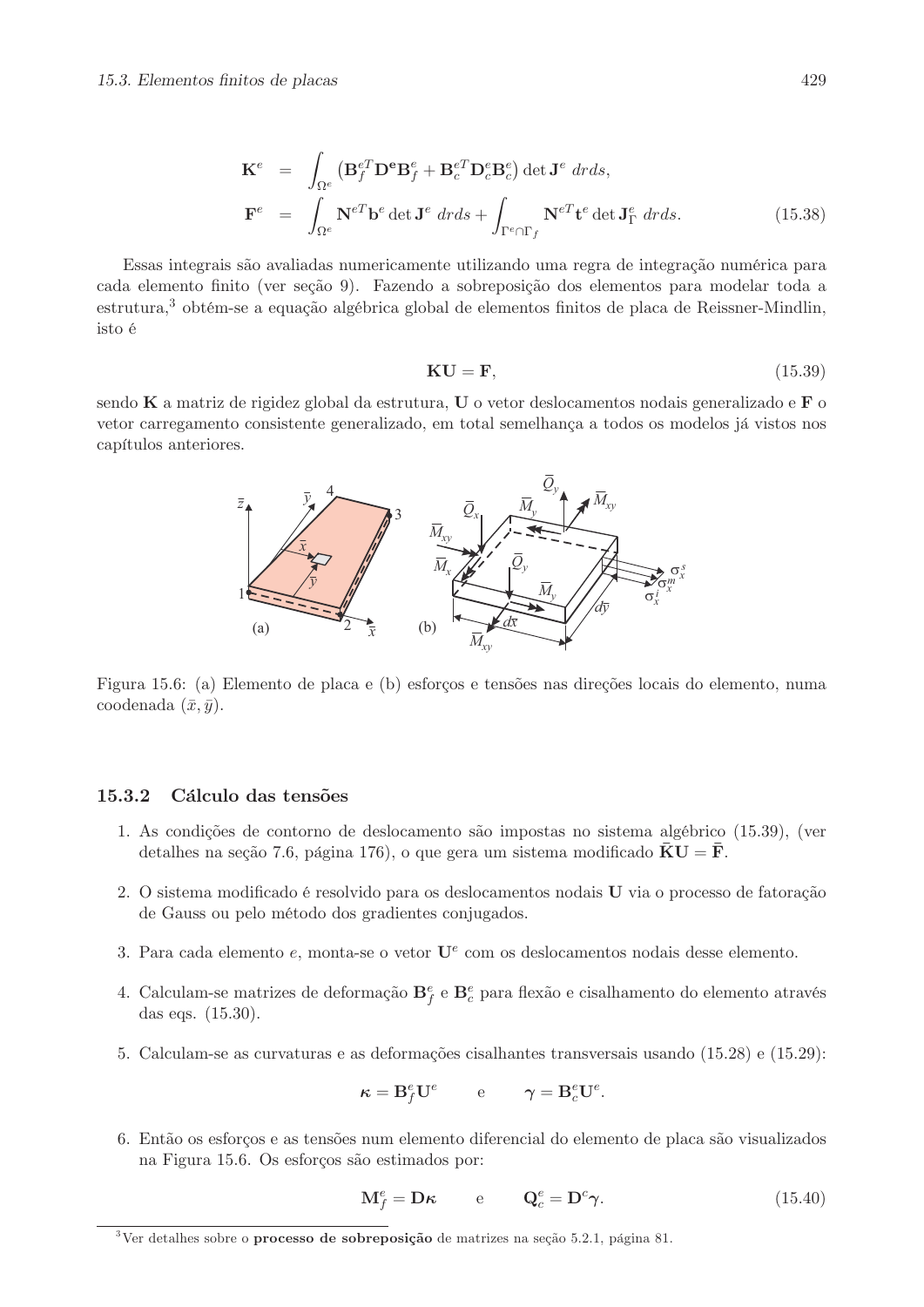7. As tensões vem de  $(15.12)$ :

$$
\sigma = zC^f \kappa \qquad e \qquad \sigma_c = C^c \gamma. \tag{15.41}
$$

As tensões coplanares  $\sigma$  devem ser calculadas em varias cotas z devido à flexão.

Os valores calculados nos ítens 4 a 7 acima devem ser calculados em diversos pontos do elemento. E comum avaliar as tensões nos pontos de integração de Gauss, dado que, para alguns tipos de elementos, como aqueles baseados nas funções serendipity, na vizinhança destes pontos se encontram os pontos denominados de superconvergentes, isto é, pontos onde a solução aproximada apresenta melhor precisão dentro do elemento. O processo usual de cálculo é o seguinte é através de algundos métodos de suavização e recuperação de tensões como o de média nodal simples ou ponderada pela área e métodos baseados em mínimos quadrados. Esse métodos estão descritos na seção 8.9.

**Observação:** a realização das médias pressupõe que os sistemas de coordenadas em todos os elementos em torno do nó sendo processado seja o mesmo. Caso cada elemento seja definido por um sistema de coordenadas próprio, antes da realização das médias torna-se necessário transformar as componentes do tensor tensão para um sistema de coordenadas comum aos diversos elementos envolvidos.

## Travamento (locking) 15.4

As formulações simples de elementos finitos de placa de Reissner-Mindlin, do tipo mostrado acima. são sujeitos ao fenômeno de *locking*, que se apresenta mais intenso quando se utiliza funções de aproximação de baixa ordem  $p$  [50]. Este fenômeno é caracterizado por uma excessiva rigidez do modelo numérico em relação ao comportamento real. Ocorre mais intensamente em elementos bilineares e biquadráticos, principalmente em malhas com elementos distorcidos. O efeito é manifestado conforme a espessura da placa se reduz [26].

Uma das estratégias para evitar o locking, consiste na técnica de **integração reduzida-seletiva** [50], [114], em que a parcela de cisalhamento transversal da matriz de rigidez (o segundo termo do integrando da rigidez em (15.38) é **subintegrada**. Subintegração consiste em utilizar um número de pontos de integração inferior à quantidade normal para o dado grau de polinômio das funções de aproximação. A subintegração da energia cisalhante é bastante simples, uma vez que é desacoplada das demais parcelas, de forma que basta usar  $\overline{np}$  em lugar de np pontos na integral de  $\mathbf{K}_c^e$ . Por exemplo, para funções  $\psi_{no}(r,s)$  de grau  $p=2$ , usa-se  $\overline{np}=2$  pontos em vez de 3. Mesmo para placas mais espessas este método leva a melhores resultados. Entretanto, a técnica de subintegração pode provocar o surgimento de modos espúrios de energia nula [26]. A subintegração de toda a matriz de rigidez pode torna-la singular, ou quase singular.

Outra estratégia comum consiste em utilizar elementos de alta ordem. Experimentos numéricos e diversos teoremas mostram que quanto maior o grau das funções de aproximação dos elementos, menor a presença do locking. O simples uso de elementos com grau  $p = 3$ , sem qualquer modificação do funcional, é praticamente satisfatório, enquanto que para  $p \geq 4$  o elemento se torna isento do fenômeno para todos os efeitos práticos. Apresentamos no Capítulo 11 aspectos básicos sobre o fenômeno.

#### 15.5 Análise de cascas por elementos planos

A formulação acima leva em conta apenas o efeito de flexão (e o cisalhamento decorrente), isto é, considera, basicamente, as forças transversais atuando na placa. As forças coplanares foram tratadas separadamente, no Capítulo 8, como um caso de elasticidade plana. Caso a estrutura consista efetivamente de uma placa plana, submetida simultaneamente a cargas transversais e coplanares, podem ser feitas duas análises, uma para cada tipo de solicitação, obtendo, por exemplo, os deslocamentos transversais  $\{w(x,y), \theta_x(x,y), \theta_y(x,y)\}\$ , e os coplanares  $\{u_x^o(x,y), u_x^o(x,y)\}\$ separadamente. Os campos de tensões associados são em seguida simplesmente adicionados ponto a ponto.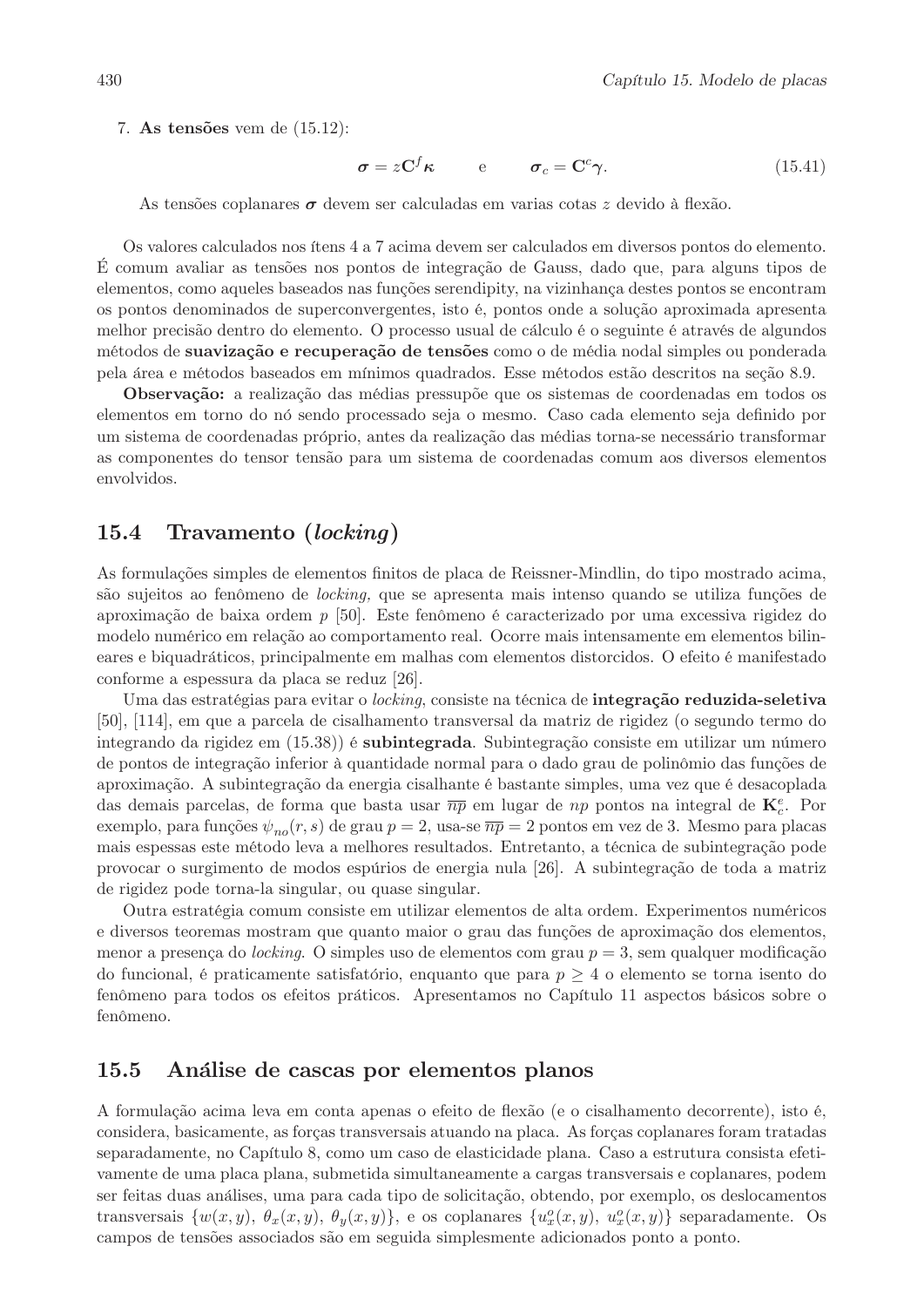no sistema local e rotacionados para o sistema global, e em seguida são sobrepostos na matriz de rigidez e vetor força global.



Figura 15.8: Sistemas local de um elemento de placa e global de um modelo de cascas.

Inicialmente consideramos o **campo de deslocamentos** de placa no sistema local de coordenadas do elemento, de tal forma a incorporar simultaneamente os movimentos de membrana e de flexão:

$$
\begin{aligned}\n\vec{u}_x(\bar{x}, \bar{y}, \bar{z}) &= \bar{u}_x^o(\bar{x}, \bar{y}) + \bar{z} \ \bar{\theta}_x(x, y), \\
\vec{u}_y(\bar{x}, \bar{y}, \bar{z}) &= \bar{u}_y^o(\bar{x}, \bar{y}) + \bar{z} \ \bar{\theta}_y(x, y), \\
\vec{u}_z(\bar{x}, \bar{y}, \bar{z}) &= \bar{w}(\bar{x}, \bar{y}),\n\end{aligned} \tag{15.42}
$$

onde  $\bar{u}_x^o$  e  $\bar{u}_y^o$  são delocamentos de membrana, isto é, os deslocamentos de um ponto da superfície de referência nas direções coplanares à placa, e  $\bar{w}$ ,  $\bar{\theta}_x$  e  $\bar{\theta}_y$  são deslocamento transversal à superfície de referência e as rotações da normal, exatamente como visto nas seções anteriores para a flexão de placa, em relação aos eixos locais  $\bar{x}$   $\bar{y}$   $\bar{z}$ , como visto na Figura 15.9. As componentes  $\bar{u}_x^o$  e  $\bar{u}_y^o$ descrevem exatamente o comportamento de estado plano de tensões visto no Capítulo 8. O que se tem aqui para casca são os dois comportamentos levados em conta simultaneamente na relação cinemática.



Figura 15.9: Componentes de deslocamento  $\bar{u}_x^o, \bar{u}_y^o, \bar{w}, \bar{\theta}_x \in \bar{\theta}_y$  num ponto P arbitrário de coordenadas locais  $(\bar{x}, \bar{y}, \bar{z})$ , e deslocamentos nodais no nó local 1,  $\bar{u}_{x1}^o$ ,  $\bar{u}_y^o$ ,  $\bar{w}_1$ ,  $\bar{\theta}_{x1}$ ,  $\bar{\theta}_{y1}$ .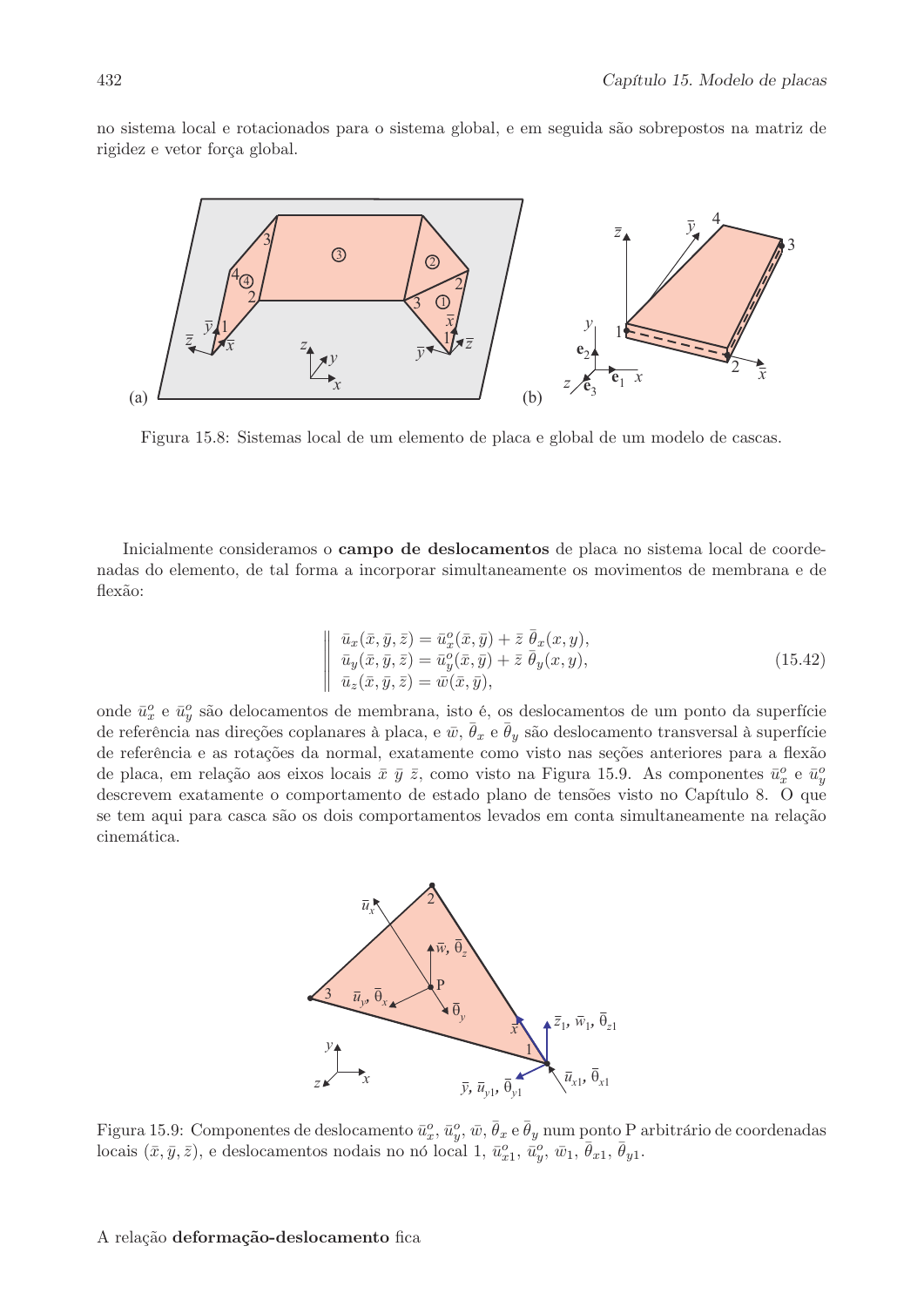A três integrais à esquerda são o trabalho virtual das forças internas de membrana, de flexão e de cisalhamento, respectivamente.

# Matrizes de EF para o sistema local de coordenadas

Os deslocamentos  $\bar{u}^e$  (de (15.46)) são aproximadas em termos de deslocamentos nodais  $U^e$  mediante a definição de uma base de funções de aproximação na forma

$$
\bar{\mathbf{u}}^e(x,y) = \mathbf{N}^e(\bar{x},\bar{y})\bar{\mathbf{U}}^e, \qquad e \qquad \hat{\mathbf{u}}^e(\bar{x},\bar{y}) = \bar{\mathbf{N}}^e(\bar{x},\bar{y})\hat{\mathbf{U}}^e, \tag{15.49}
$$

onde  $\bar{\mathbf{N}}^e(\bar{x},\bar{y})$  é a matriz de funções de aproximação do elemento e e  $\bar{\mathbf{U}}^e$  e  $\hat{\mathbf{U}}^e$ , são os vetores de parâmetros nodais físicos e virtuais, respectivamente, dados por

$$
\mathbf{\bar{N}}^{e}(\bar{x},\bar{y})=\left[ \begin{array}{ccccccccc} \psi_{1} & & & & & \cdots & \psi_{N_{ne}} & & & \\ & \psi_{1} & & & & \cdots & & \psi_{N_{ne}} & & \\ & & \psi_{1} & & & \cdots & & & \psi_{N_{ne}} & \\ & & & \psi_{1} & & & \cdots & & & \psi_{N_{ne}} & \\ & & & \varphi_{1} & & \cdots & & & & \psi_{N_{ne}} & \\ & & & & 0 & \cdots & & & & \psi_{N_{ne}} & \\ & & & & & 0 & \cdots & & & & \end{array} \right],
$$

$$
\overline{\mathbf{U}}^{e} = \begin{cases}\n\bar{u}_{x1}^{o} & \bar{w}_{y1}^{o} & \bar{w}_{11}^{o} & \bar{\theta}_{y1}^{o} & \bar{\theta}_{z1}^{o} & \cdots & \bar{w}_{xN_{ne}}^{o} & \bar{w}_{N_{ne}}^{o} & \bar{w}_{N_{ne}}^{o} & \bar{\theta}_{xN_{ne}}^{o} & \bar{\theta}_{yN_{ne}}^{o} & \bar{\theta}_{zN_{ne}}^{o}\end{cases}^T,
$$
\n
$$
\hat{\mathbf{U}}^{e} = \begin{cases}\n\hat{u}_{x1}^{o} & \hat{u}_{y1}^{o} & \hat{w}_{11}^{o} & \hat{\theta}_{x1}^{o} & \hat{\theta}_{z1}^{o} & \cdots & \hat{u}_{xN_{ne}}^{o} & \hat{u}_{yN_{ne}}^{o} & \hat{w}_{N_{ne}}^{o} & \hat{\theta}_{xN_{ne}}^{o} & \hat{\theta}_{yN_{ne}}^{o} & \hat{\theta}_{zN_{ne}}^{o} & \hat{\theta}_{zN_{ne}}^{o}\end{cases}^T,
$$

 $N_{ne}$  é o número de funções de aproximação do elemento e. Da mesma forma que na formulação plana, os graus de liberdade de rotação nodais foram definidos de forma a que  $\theta_x^{no}$  num certo nó no seja orientado na direção positiva do eixo x, da mesma forma que  $\bar{\theta}^{no}_y$ . Dessa forma,  $\bar{\theta}^{no}_{\bar{x}} = -\bar{\theta}_y$  e  $\bar{\theta}_{y}^{no} = \bar{\theta}_{x}$  como ilustrado na Figura 15.9. Ali se tem os graus de liberdade de um ponto P arbitrário. e os deslocamentos nodais no nó 1. Adicionalmente, nota-se que foi introduzido artificialmente o grau de liberdade nodal de rotação na direção normal  $\bar{\theta}_z^{no}$ . A explicação para tal será mostrada ao longo do texto. Um procedimento mais sofisticado consiste em estimar a rigidez do elemento quanto a torção em sua direção normal. Possivelmente, o procedimento mais utilizado, tanto em programas pessoais quanto em pacotes comerciais de EF, é aquele proposto por Allman [3]. Esse procedimento frequentemente melhora o comportamento de convergência em processamentos não lineares envolvendo grandes deslocamentos e rotações, quando da análise de estruturas de cascas com regiões planas.

As deformações (15.43) também são interpoladas por

$$
\bar{\epsilon}^e = \bar{\mathbf{B}}_m^e \overline{\mathbf{U}}^e, \qquad \bar{\kappa}^e = \bar{\mathbf{B}}_f^e \overline{\mathbf{U}}^e, \qquad e \qquad \bar{\boldsymbol{\gamma}}^e = \bar{\mathbf{B}}_c^e \overline{\mathbf{U}}^e,\tag{15.51}
$$

onde  $\bar{\mathbf{B}}_m^e$ ,  $\bar{\mathbf{B}}_f^e$  e  $\bar{\mathbf{B}}_c^e$  são as **matrizes de deformação** de membrana, de flexão e de cisalhamento, e são constituidas na forma

$$
\mathbf{\bar{B}}_f^e = \begin{vmatrix}\n\cdots & 0 & 0 & 0 & 0 & \frac{\partial \psi_{no}}{\partial x} & 0 & \cdots \\
\cdots & 0 & 0 & 0 & -\frac{\partial \psi_{no}}{\partial y} & 0 & 0 & \cdots \\
\cdots & 0 & 0 & 0 & -\frac{\partial \psi_{no}}{\partial x} & \frac{\partial \psi_{no}}{\partial y} & 0 & \cdots \\
\end{vmatrix},
$$